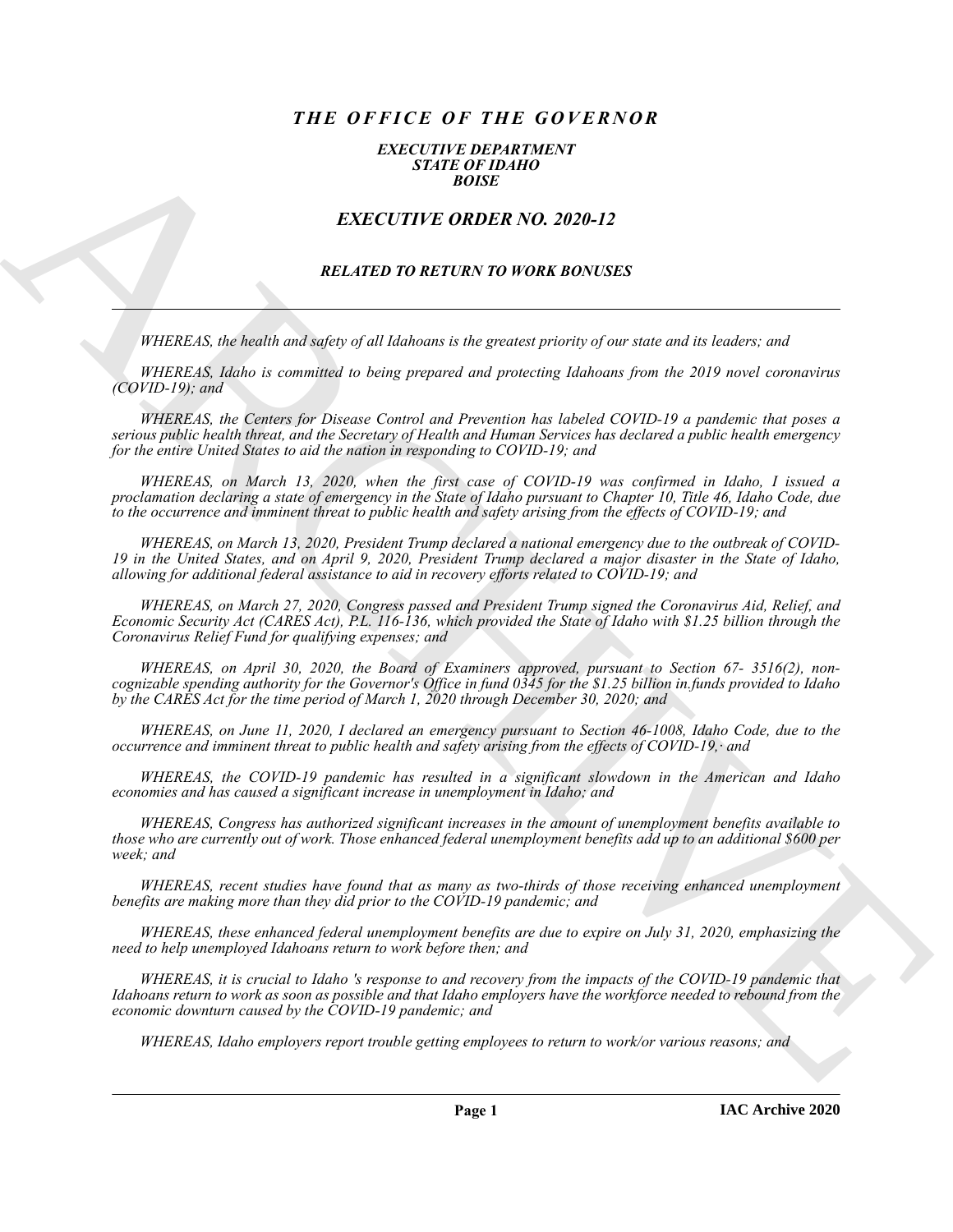*WHEREAS, meaningful work not only provides financial support to Idahoans and Idaho family, it provides useful on-the-job training and experience, and strengths one 's spirit, self-worth, and contribution to this great state's success; and*

*WHEREAS, the measure of a welfare program's success should always be based on how many people leave the welfare program, not by how many are added; and*

*WHEREAS, the Workforce Development Council serves as the state's coordinating body on matters re/01ed to workforce development policy and programs and its structure, duties and functions of the council are prescribed by the Governor, pursuant to Section 72-1201, Idaho Code; and*

*WHEREAS, Executive Order 2019-08 sets up the structure of the Workforce Development Council and assigns it various duties; and*

*WHEREAS, the Idaho State Tax Commission has the resources and expertise to administer a grant program; and*

*WHEREAS, the Governor may suspend the provisions of any regulations that would in any way prevent, hinder, or delay necessary action in coping with the emergency pursuant to Section 46-1008(5)(a), Idaho Code; and*

*WHEREAS, the Governor is authorized to utilize all resources of the state, including, but not limited to, those sums in the disaster emergency account as he shall deem necessary to pay obligations and expenses incurred during a declared state of disaster emergency, pursuant to Section 46-1008(5)(b), Idaho Code; and*

*WHEREAS, the Governor is authorized to transfer the functions of state departments and agencies or units thereof for the purpose of performing or facilitating emergency services, pursuant to Section 46-1008(5)(c), Idaho Code; and*

**Excessive Critics of the Governor of the properties formed Research Research Research Critics (Eq. 2)** The *China Critics (Eq. 2)* The *China Critics (Eq. 2)* The *China Critics (Eq. 2)* The *China Critics (Eq. 2)* The *WHEREAS, the Coronavirus Financial Advisory Committee (CFAC) convened on June 17, 2020, and determined that, in its judgment, expenditures for the Return-to-Work bonus program met the U S. Treasury guidance for state, territorial, and tribal governments on the proper uses of the Coronavirus Relief Fund and found this use to be necessary to provide economic support to aid in Idaho's recovery from the COVID-19 pandemic;*

*WHEREAS, I agree with the conclusions of CF AC and find that the Idaho Return-to-Work bonus program is necessary to Idaho's response to and recovery from the COVID-19 pandemic;*

*NOW, THEREFORE, 1, Brad Little, Governor of the State of Idaho, by virtue of the authority vested in me by the Constitution of the United States, the Constitution of the State of Idaho, and by Section 46-1008 of the Idaho Code do hereby order:*

- *1. The creation of the Idaho Return-to-Work bonus program using up to \$100 million from the Coronavirus Relief Fund. The total amount for this program will be drawn.from the remainder of the \$300 million set aside from the Coronavirus Relief Fund for the Idaho Rebound Bonus Program.*
- *2. Idaho Return-to-Work bonuses of up to \$1,500 shall be made available to Idaho workers who return to work on or before July 1, 2020.*
- *3. The Return-to-Work bonus program is part of the functions of the Idaho Workforce Development Council, which has reviewed and finalized the program and set the criteria for eligibility for the bonuses at its June 11, 2020 public meeting, including:*
	- *a. The worker has filed for unemployment benefits during the coronavirus pandemics, starting on or after March 1, 2020,*
	- *b. The worker has started work for a non-governmental employer no later than July 1, 2020;*
	- *c. The worker makes \$75,000 or less annually;*
	- *d. The worker meets the part-time (20 hours) or full-time (30 hours) hour thresholds in the four weeks immediately following the return to work;*
	- *e. The position for which the worker returned to work is intended to be an ongoing position beyond the four-week time period; and*